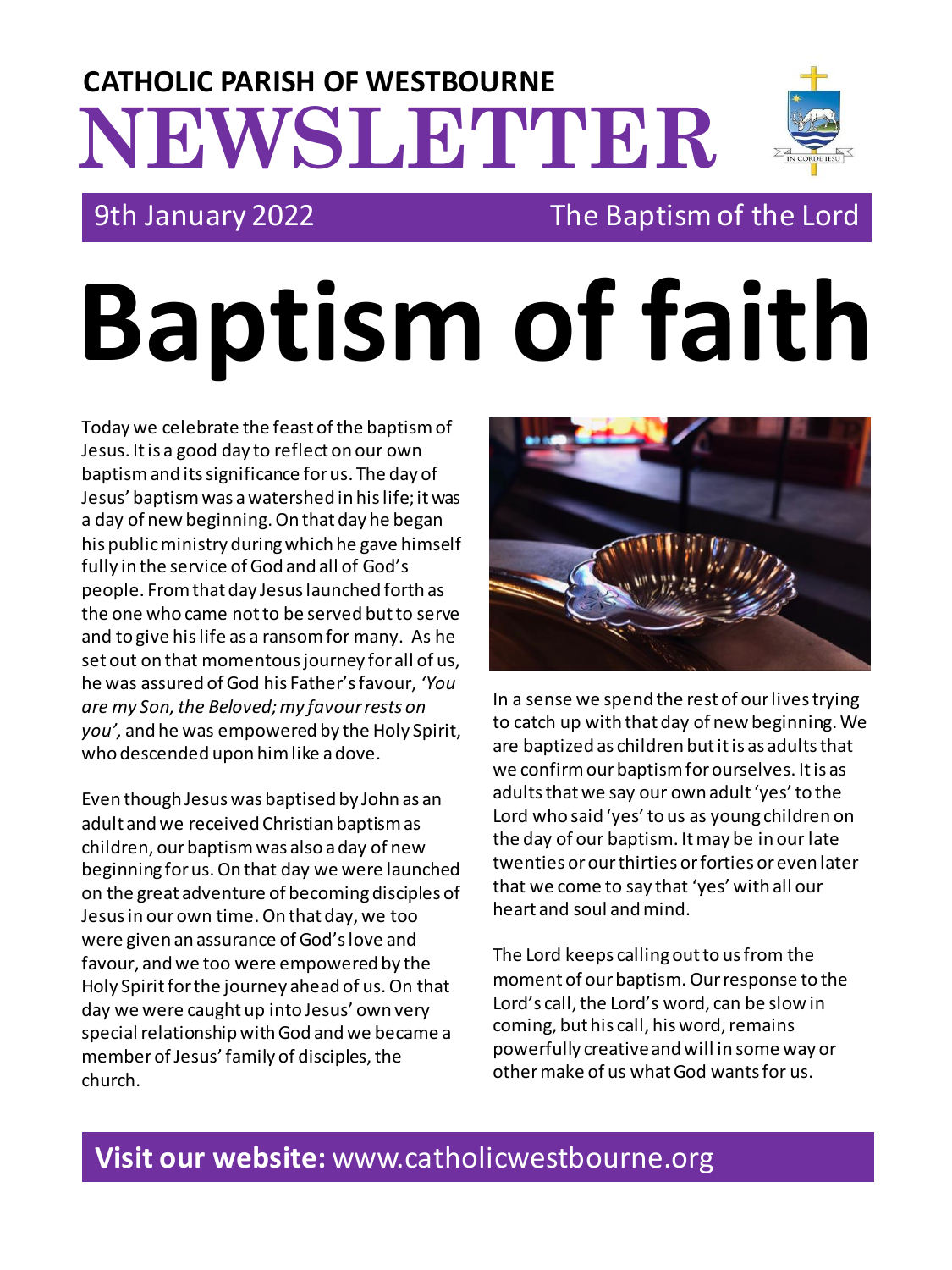## **MASS TIMES**

**Sunday 9th January, THE BAPTISM OF THE LORD** 9.00am 11.00am

**Tuesday 11th January, NO MASS**

**Wednesday 12th January, FERIA** 10.00am

**Wednesday 14th** *Repose of the souls of Bernard Charles and Elsie May Pratt* **Thursday 13th January, NO MASS Saturday 16th** *Rosemarie Schofield RIP*

**Friday 14th January, LITURGY OF THE DAY** 6.00pm **-** Adoration of the Blessed Sacrament 7.00pm

**CONFESSIONS:**After Mass or by appointment.

## **OUR PARISH**

#### **OUR LADY IMMACULATE CHURCH SEAMOOR ROAD, WESTBOURNE, BOURNEMOUTH, BH4 9AE**

**Parish Priest:** Fr Leslie Adams **Telephone:**01202 764027 **Email:** ladams@portsmouthdiocese.org.uk *(Baptism, Marriages, Sick Visits, Funerals and Confessions)*

#### **Parish Office**

General enquires andhall bookings **Telephone:**01202 760640 **Email:** oliadmin@portsmouthdiocese.org.uk

**Safeguarding Officer:** Matthew French **Email:** mail@matthewfrench.net

### **SUNDAY READINGS**

**Entrance Antiphon - Cf. Mt 3: 16-17** *After the Lord was baptized, the heavens were opened, and the Spirit descended upon him like a dove, and the voice of the Father thundered: This is my beloved Son, with whom I am well pleased.* 

#### **Gospel Acclamation - cf.Lk3:16**

*Alleluia, alleluia! Someone is coming, said John, someone greater than I.He will baptise you with the Holy Spirit and with fire. Alleluia!*

**Communion Antiphon**- **Jn 1: 32, 34** *Behold the One of whom John said: I have seen and testified that this is the Son of God.*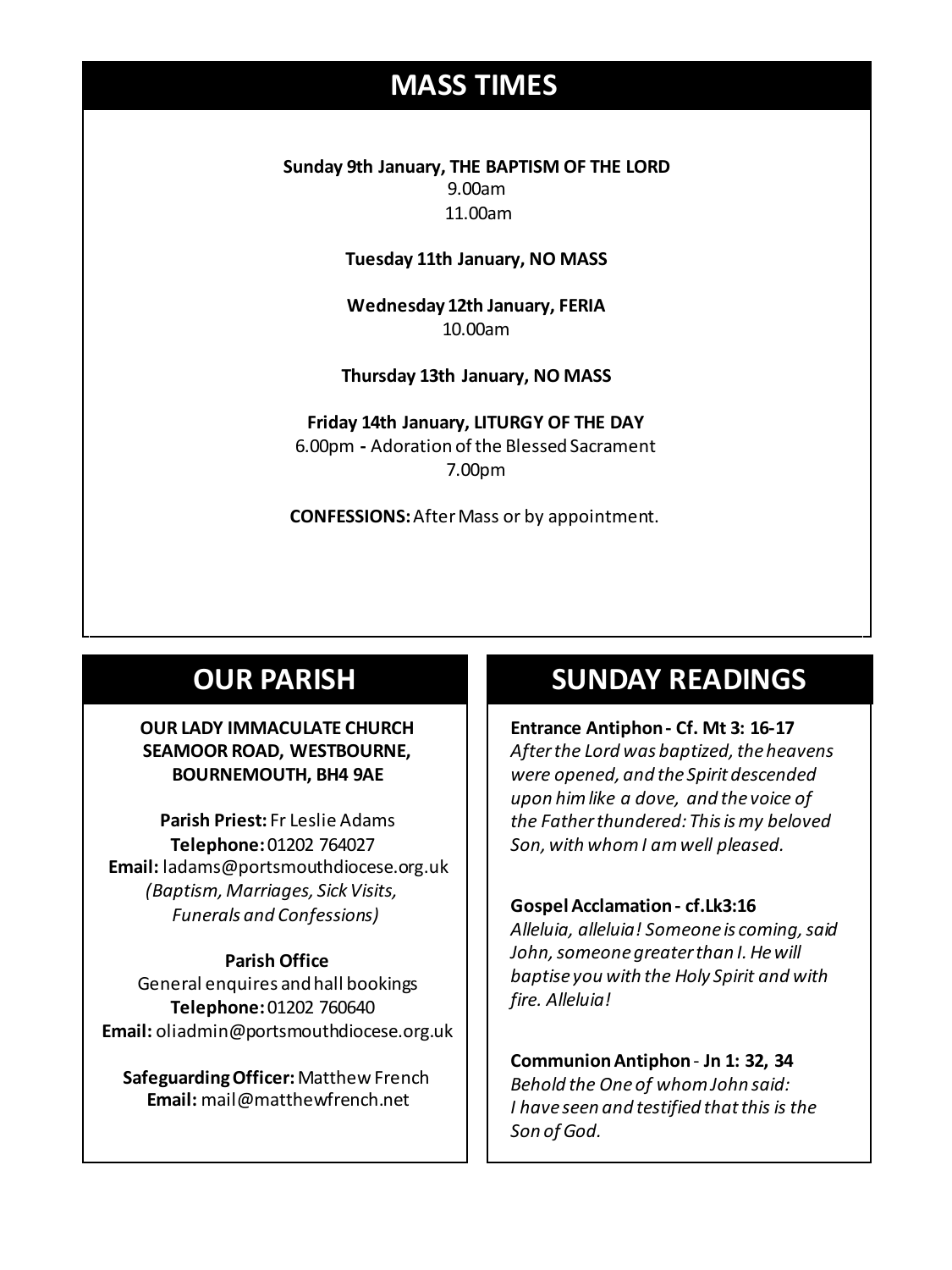## **PARISH NEWS**

**FIRST HOLY COMMUNION:** Thank you to all those parents who joined me yesterday to discuss their children's First Holy Communion. Further details to follow.

**REFRESHMENTS:** Tea, coffee and soft drinks are provided in the hall after the 9.00am Mass on Sunday and 10.00am Mass on Wednesday. Please do join us if you can.

**SUNDAY OBLIGIATION:**As the Sunday Obligation to attend Mass remains suspended, please continue to attend Mass when you feel confident to do so. The Sunday Obligation remains 'stretched' across the weekdays so if you find Sunday Mass too daunting at this stage then consider attending a weekday Mass when there are fewer people present.

**PRAYER OF BLESSING:** If you're not a Catholic, please feel free to join the procession for Holy Communion to receive a blessing. Slightly bow your head and place your hand on your chest, so the minister/celebrant will know. All are welcome.

**VOLUNTEERS:** I would be very grateful if one or two volunteers were able to undertake some sacristy duties. This would involve opening and closing the church and helping me to prepare for Mass.



**FAMILY PRAYER:** Father, bless our family and keep ussafe in your loving care. May Mary our Mother give us the wisdom to see You in our joys and sorrows, our triumphs and failures. May Jesus your son help us to support one another and heal us of any wounds and hurt that become part of family life. Keep us true to your Son Jesus in the practice of our faith and in our love for one another. In the fullness of time O Lord, unite us with our deceased family members in Your eternal home. Amen

#### **EMERGENCY APPEAL FOR AFGHANISTAN**: The

need is urgent to prevent mass deaths. Go to cafod.org.uk/Give/ Donate-to-Emergency/DEC-AfghanistanCrisis-Appeal and please pray for the people of Afghanistan.

## **OFFERTORY COLLECTION**

You can donate directly into the bank account:

> **PRCDTR Bournemouth Our Lady Immaculate**

**Sort code:** 309304 **Account:** 00875075

**Thank you for your continued support.**

## **PRAYERS PLEASE**

**Please remember all the sick and housebound of our parish especially:**

Marianne Copp, Patricia Kowalewska, Win Sheridan, Kathleen Wood, Phillip Rockford, Germain McAulay, Geoffrey Dixon, Joe Bonnici, Marjorie Lee